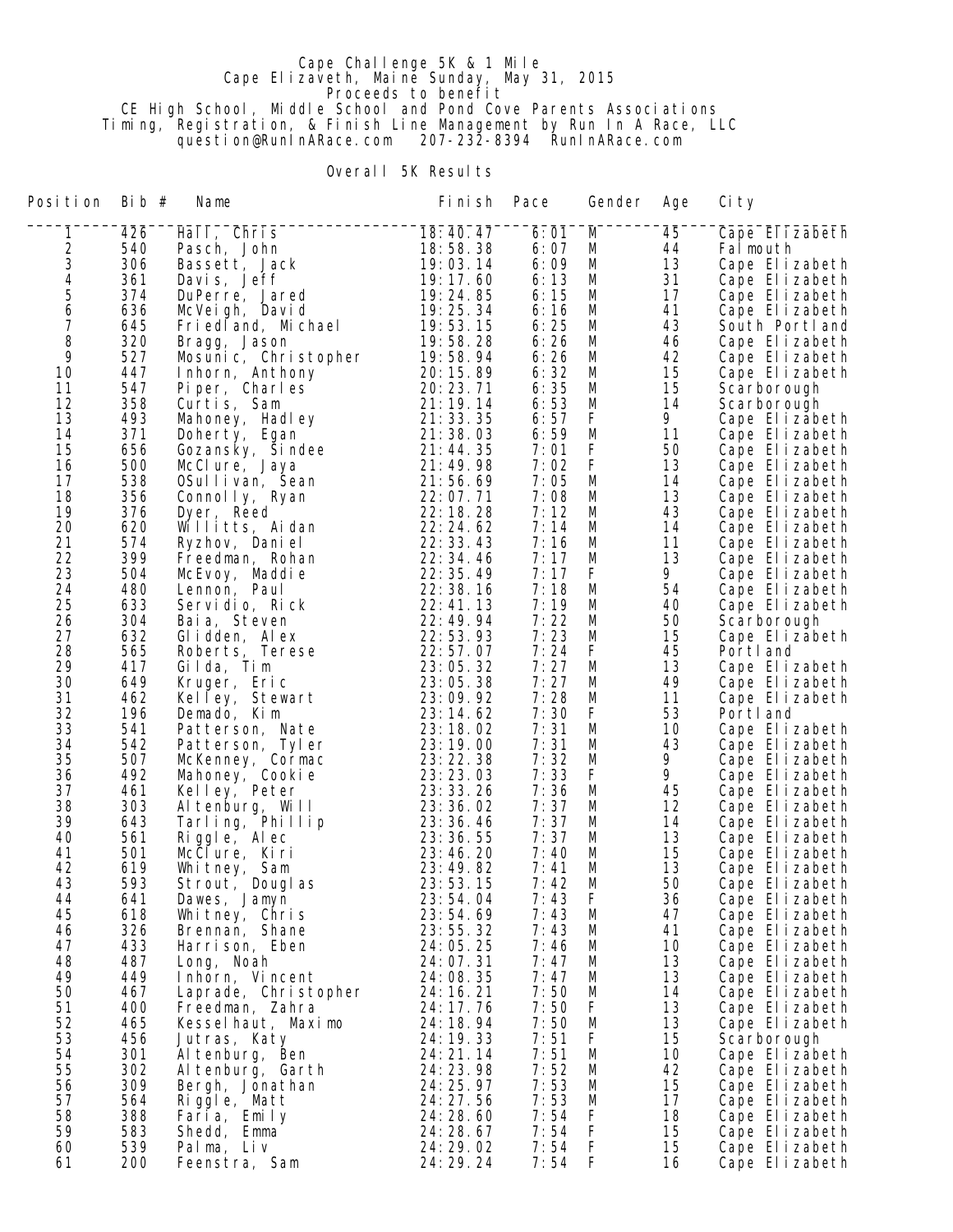| 62  | 617 | Whitney, Charlie    | 24: 37. 21 | 7:56<br>M  | 12 | Cape Elizabeth |
|-----|-----|---------------------|------------|------------|----|----------------|
| 63  | 489 | Long, Sarah         | 24: 39. 83 | 7:57<br>F  | 19 | Cape Elizabeth |
| 64  | 488 | Long, Paige         | 24: 40. 07 | 7:57<br>F  | 11 | Cape Elizabeth |
| 65  | 396 | Frankwicz, Gus      | 24:50.47   | 8:01<br>M  | 15 | Cape Elizabeth |
| 66  | 637 | Myerowitz, Jordan   | 24:58.22   | 8:03<br>F  | 23 | Cape Elizabeth |
| 67  | 651 | Toto, Kathleen      | 24:58.88   | F<br>8:03  | 35 | Cape Elizabeth |
| 68  | 442 | Hemeon, Max         | 24:59.92   | 8:04<br>M  | 9. | Cape Elizabeth |
| 69  | 439 |                     | 25:00.31   | 8:04       |    |                |
|     |     | Hemeon, Daryl       |            | M          | 42 | Cape Elizabeth |
| 70  | 634 | Whalen, Cyhdi       | 25:00.46   | 8:04<br>F  | 47 | Cape Elizabeth |
| 71  | 597 | Tighe, Olivia       | 25:05.21   | 8:05<br>F  | 14 | Cape Elizabeth |
| 72  | 435 | Harrison, James     | 25:06.68   | 8:06<br>M  | 49 | Cape Elizabeth |
| 73  | 328 | Brock, Carter       | 25:10.13   | 8:07<br>M  | 16 | Cape Elizabeth |
| 74  | 368 | Dinnerstein, Issac  | 25:13.60   | 8:08<br>M  | 12 | Cape Elizabeth |
| 75  | 622 | Willitts, Colin     | 25: 15. 36 | 8:09<br>M  | 10 | Cape Elizabeth |
| 76  | 305 | Bailey, Kendra      | 25:17.91   | 8:09<br>F  | 30 | Cape Elizabeth |
| 77  | 505 | McEvoy, Mimi        | 25: 19. 69 | F<br>8:10  | 9  | Cape Elizabeth |
| 78  | 640 | Govind, Jessica     | 25: 23. 31 | F<br>8:11  | 39 | Cape Elizabeth |
| 79  | 352 | Clancy, Will        | 25: 23. 94 | 8:11<br>M  | 10 | Cape Elizabeth |
| 80  | 631 | Moore, Michael      | 25:26.23   | 8:12<br>M  | 43 | Cape Elizabeth |
| 81  | 406 | Frost, John         | 25:32.97   | 8:14<br>M  | 51 | Cape Elizabeth |
| 82  | 646 | Marston, Chris      | 25: 34. 69 | 8:15<br>M  | 26 | Westbrook      |
| 83  | 647 | Buotte, Matt        | 25:35.03   | 8:15<br>M  | 25 | Portl and      |
| 84  | 317 | Black, Joanne       | 25: 35. 74 | F<br>8:15  | 50 | Cape Elizabeth |
| 85  | 446 | Hubbard, Carol      | 25: 36. 91 | F<br>8:15  | 51 | Cape Elizabeth |
| 86  | 337 | Budi schewsky, Jake | 25:38.94   | M<br>8:16  | 15 | Cape Elizabeth |
| 87  | 616 | Whitaker, Ingrid    | 25:45.50   | 8:18<br>F. | 54 | Wi scasset     |
| 88  | 486 |                     | 25:47.54   | 8:19<br>M  | 10 | Cape Elizabeth |
| 89  | 370 | Lombardo, Sam       |            | 8:19       | 54 |                |
|     |     | Doane, Joe          | 25: 47.85  | M          |    | Cape Elizabeth |
| 90  | 359 | Curtis, Robert      | 25:49.16   | 8:20<br>M  | 51 | Scarborough    |
| 91  | 485 | Lombardo, Jeremy    | 25:53.33   | 8:21<br>M  | 42 | Cape Elizabeth |
| 92  | 459 | Kazmi, Maahe        | 25:53.87   | 8:21<br>F  | 12 | Cape Elizabeth |
| 93  | 560 | Rieger, Darius      | 25:54.37   | 8:21<br>M  | 14 | Cape Elizabeth |
| 94  | 387 | Erickson, Millie    | 25:55.47   | 8:22<br>F  | 13 | Cape Elizabeth |
| 95  | 325 | Brennan, Gil        | 25:56.02   | 8:22<br>M  | 49 | Cape Elizabeth |
| 96  | 464 | Kesselhaut, Matt    | 26:01.33   | 8:24<br>M  | 43 | Cape Elizabeth |
| 97  | 534 | OSullivan, Catie    | 26:03.57   | 8:24<br>F  | 17 | Cape Elizabeth |
| 98  | 386 | Erickson, Mike      | 26: 12. 93 | 8:27<br>M  | 41 | Cape Elizabeth |
| 99  | 342 | Carignan, Jack      | 26: 17. 98 | 8:29<br>M  | 10 | Cape Elizabeth |
| 100 | 591 | Sparks, Jim         | 26: 21. 37 | 8:30<br>M  | 52 | Cape Elizabeth |
| 101 | 503 | McDonald, Maura     | 26:21.63   | 8:30<br>F  | 56 | Cape Elizabeth |
| 102 | 318 | Black, Schuyler     | 26: 23.00  | 8:31<br>M  | 16 | Cape Elizabeth |
| 103 | 341 | Carignan, Alison    | 26: 24. 59 | 8:31<br>F  | 39 | Cape Elizabeth |
| 104 | 316 | Black, Annesley     | 26: 25. 02 | F<br>8:31  | 14 | Cape Elizabeth |
| 105 | 421 | Gray, Johnny        | 26: 26. 78 | 8:32<br>M  | 11 | Cape Elizabeth |
| 106 | 334 | Bryant, Will        | 26: 30. 02 | 8:33<br>M  | 10 | Cape Elizabeth |
| 107 | 624 | Mahoney, Caroline   | 26: 33. 30 | F<br>8:34  | 13 | Cape Elizabeth |
| 108 | 509 | McKenney, Keegan    | 26: 36. 16 | 8:35<br>M  | 11 | Cape Elizabeth |
| 109 | 367 | Dinnerstein, Eric   | 26: 36. 30 | 8:35<br>M  | 46 | Cape Elizabeth |
| 110 | 420 | Gray, Jennifer      | 26: 37.86  | 8:35<br>F  | 46 | Cape Elizabeth |
| 111 | 434 | Harrison, Gabriel   | 26: 39. 29 | 8:36<br>M  | 11 | Cape Elizabeth |
| 112 | 438 | Haydar, Tully       | 26:41.20   | 8:36<br>M  | 8  | Cape Elizabeth |
| 113 | 552 | Quinn, Jack         | 26:42.39   | 8:37<br>M  | 10 | Cape Elizabeth |
| 114 | 354 | Clifford, Pete      | 26:44.84   | 8:37<br>M  | 50 | Cape Elizabeth |
| 115 | 562 | Riggle, Blaine      | 26:49.19   | 8:39<br>M  | 48 | Cape Elizabeth |
| 116 | 348 |                     | 26:50.07   | 8:39<br>F  | 31 |                |
|     |     | Chase, Rebecca      |            |            |    | Portl and      |
| 117 | 537 | OSullivan, Molly    | 27:02.98   | F<br>8:43  | 12 | Cape Elizabeth |
| 118 | 437 | Haydar, Marisa      | 27:07.60   | F<br>8:45  | 41 | Cape Elizabeth |
| 119 | 452 | Johnson, Chris      | 27:10.84   | 8:46<br>M  | 57 | Pittsfield     |
| 120 | 407 | Frost, Michele      | 27:11.88   | 8:46<br>F  | 51 | Cape Elizabeth |
| 121 | 612 | Waecker, Tom        | 27:12.86   | 8:46<br>M  | 65 | Cape Elizabeth |
| 122 | 590 | Song, Don           | 27:14.15   | 8:47<br>M  | 45 | Cape Elizabeth |
| 123 | 644 | McInerney, Tom      | 27:15.68   | 8:47<br>M  | 53 | Cape Elizabeth |
| 124 | 448 | Inhorn, Roger       | 27:18.03   | 8:48<br>M  | 54 | Cape Elizabeth |
| 125 | 478 | Lench, Joshua       | 27:24.00   | 8:50<br>M  | 10 | Cape Elizabeth |
| 126 | 652 | Malone, Greg        | 27: 24. 32 | 8:50<br>M  | 42 | Cape Elizabeth |
| 127 | 482 | Leopold, Thomas     | 27:36.05   | 8:54<br>M  | 9  | Cape Elizabeth |
| 128 | 481 | Leopold, Kara       | 27:36.91   | 8:54<br>F  | 41 | Cape Elizabeth |
| 129 | 508 | McKenney, Jenni fer | 27:39.41   | F<br>8:55  | 39 | Cape Elizabeth |
| 130 | 360 | Damon, Kyle         | 27:39.48   | 8:55<br>M  | 26 | South Portland |
| 131 | 553 | Quinn, Liza         | 27:45.56   | 8:57<br>F  | 45 | Cape Elizabeth |
| 132 | 556 | Reck, Oskar         | 27:50.48   | 8:59<br>M  | 14 | Cape Elizabeth |
| 133 | 389 | FayLeBI anc, Li am  | 27:54.03   | 9:00<br>M  | 9  | Portl and      |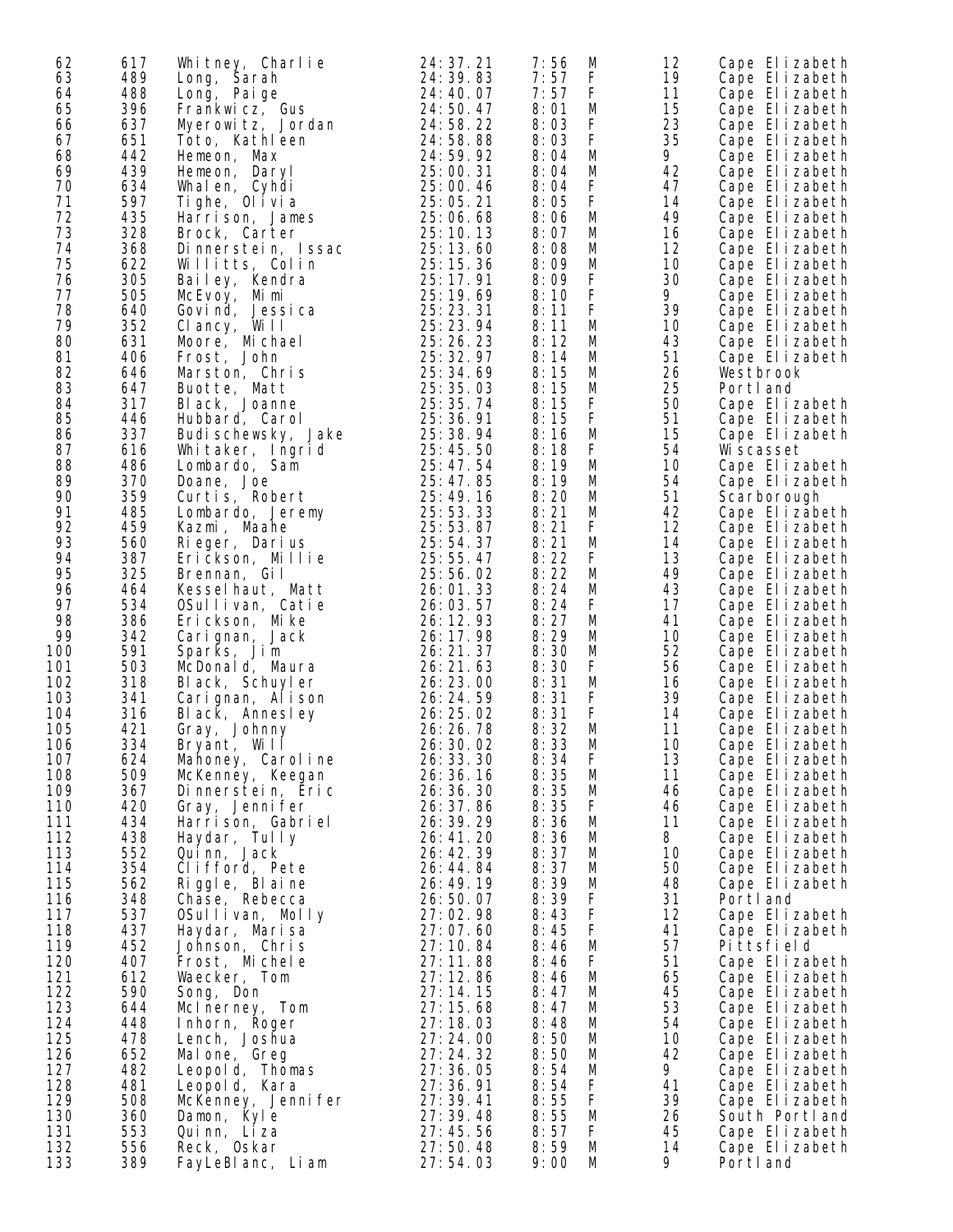| 134 | 390 | FayLeBI anc, Renee     | 27:54.09   | 9:00  | F | 41             | Portl and       |
|-----|-----|------------------------|------------|-------|---|----------------|-----------------|
| 135 | 382 |                        | 28:00.93   | 9:02  | M | 8              | Cape Elizabeth  |
|     |     | Emery, Alexander       |            |       |   |                |                 |
| 136 | 383 | Emery, Peter           | 28:05.60   | 9:04  | M | 43             | Cape Elizabeth  |
| 137 | 409 | Frothingham, Emma      | 28:08.27   | 9:05  | F | 12             | Cape Elizabeth  |
| 138 | 532 | Northup, Ronnie        | 28: 15. 79 | 9:07  | M | 45             | Cape Elizabeth  |
| 139 | 528 | Mosunic, Cory          | 28: 25. 93 | 9:10  | F | 43             | Cape Elizabeth  |
| 140 | 182 | Kruitoft, Wayne        | 28:26.00   | 9:10  | M | 55             | Portland        |
| 141 | 414 | Gagnon, Brittany       | 28:40.57   | 9:15  | F | 21             | Portl and       |
| 142 | 378 | Ecker, Emily           | 28:43.13   | 9:16  | F | 12             | Cape Elizabeth  |
| 143 | 311 | Bergh, Matty           | 28:44.17   | 9:16  | М | 11             | Cape Elizabeth  |
| 144 | 658 | Woods, El ena          | 28:54.17   | 9:19  | F | 16             | Cape Elizabeth  |
| 145 | 638 | Trowbridge, Robbie     | 28:55.55   | 9:20  | M | 10             | Cape Elizabeth  |
| 146 | 602 |                        | 28:56.08   | 9:20  | М | 49             | Cape Elizabeth  |
|     |     | Trowbridge, Bob        | 28:56.91   | 9:20  | F |                |                 |
| 147 | 366 | DeGeorge, Mara         |            |       |   | 40             | Cape Elizabeth  |
| 148 | 607 | Urbanek, Erik          | 29:01.84   | 9:22  | M | 45             | Cape Elizabeth  |
| 149 | 453 | Johnson, David         | 29:04.27   | 9:23  | М | 44             | Cape Elizabeth  |
| 150 | 533 | Norwood, Hayden        | 29:10.63   | 9:25  | M | 24             | Cape Elizabeth  |
| 151 | 589 | Sonesson, Elin         | 29:10.74   | 9:25  | F | 21             | Cape Elizabeth  |
| 152 | 398 | Freedman, Daniel       | 29: 11. 43 | 9:25  | M | 54             | Cape Elizabeth  |
| 153 | 601 | Townsend, Mary         | 29: 12. 93 | 9:25  | F | 52             | Cape Elizabeth  |
| 154 | 491 | Lowe, Weston           | 29:15.88   | 9:26  | M | 9              | Cape Elizabeth  |
| 155 | 190 | Ayotte, Robert         | 29: 20. 33 | 9:28  | М | 62             | Cape Elizabeth  |
| 156 | 614 | Wellins, Chris         | 29:23.81   | 9:29  | M | 50             | Cape Elizabeth  |
| 157 | 327 | Brigham, Patricia      | 29: 24. 45 | 9:29  | F | 54             | Cape Elizabeth  |
| 158 | 596 | Tham, Michelle         | 29:26.12   | 9:30  | F | 35             | Cape Elizabeth  |
| 159 | 497 | Matzkin, Leo           | 29: 27. 84 | 9:30  | M | 7 <sup>7</sup> | Cape Elizabeth  |
|     |     |                        |            |       | F | 39             |                 |
| 160 | 648 | Szala, Amanda          | 29: 32. 52 | 9:32  |   |                | Freeport        |
| 161 | 313 | Berman, Isabel         | 29:36.66   | 9:33  | F | 12             | Cape Elizabeth  |
| 162 | 312 | Berman, Ari            | 29:37.50   | 9:33  | M | 43             | Cape Elizabeth  |
| 163 | 185 | Moriarty, Scott        | 29:38.16   | 9:34  | M | 60             | Cape Elizabeth  |
| 164 | 520 | Monson, Anya           | 29:40.29   | 9:34  | F | 10             | Cape Elizabeth  |
| 165 | 531 | Nickerson, Julie       | 29:40.47   | 9:34  | F | 40             | South Portland  |
| 166 | 530 | Nickerson, Jack        | 29:40.54   | 9:34  | М | 10             | South Portland  |
| 167 | 466 | Landry, Suzanne        | 29:41.11   | 9:35  | F | 45             | Scarborough     |
| 168 | 475 | LeBlanc, Justin        | 29:43.77   | 9:35  | M | 44             | South Portland  |
| 169 | 476 | LeBI anc, Theo         | 29: 43. 91 | 9:35  | M | 12             | South Portland  |
| 170 | 362 | Davy, Vanessa          | 29:44.50   | 9:35  | F | 54             | Cape Elizabeth  |
| 171 | 494 | Mallory, Benjamin      | 29: 46. 82 | 9:36  | M | 8              | Cape Elizabeth  |
| 172 | 495 | Mallory, Leah          | 29: 47. 31 | 9:36  | F | 39             | Cape Elizabeth  |
| 173 | 332 | Bryant, Dan            | 29:47.60   | 9:36  | M | 47             | Cape Elizabeth  |
| 174 |     |                        |            |       |   | 7 <sup>1</sup> |                 |
|     | 550 | Plourde, Graham        | 29:50.16   | 9:37  | M |                | Cape Elizabeth  |
| 175 | 189 | Hartley, John          | 29:50.55   | 9:37  | М | 48             | Cape Elizabeth  |
| 176 | 364 | DeGeorge, Campbell     | 29:52.64   | 9:38  | F | 8              | Cape Elizabeth  |
| 177 | 363 | DeGeorge, Al an        | 29:52.78   | 9:38  | M | 40             | Cape Elizabeth  |
| 178 | 365 | DeGeorge, Charlotte    | 29:52.84   | 9:38  | F | 9              | Cape Elizabeth  |
| 179 | 578 | Schwartz, Logan        | 29:53.61   | 9:38  | M | 8              | Cape Elizabeth  |
| 180 | 519 | Monson, Amanda         | 29:53.96   | 9:38  | F | 40             | Cape Elizabeth  |
| 181 | 629 | Sezak, Maureen         | 29:56.17   | 9:39  | F | 33             | Cape Elizabeth  |
| 182 | 627 | Taylor, Erin           | 30:04.74   | 9:42  | F | 39             | Cape Elizabeth  |
| 183 | 577 | Schwartz, Jeffrey      | 30:05.46   | 9:42  | M | 42             | Cape Elizabeth  |
| 184 | 377 | Ecker, Alex            | 30:09.58   | 9:44  | М | 11             | Cape Elizabeth  |
| 185 | 380 | Ecker, Robert          | 30:09.71   | 9:44  | M | 43             | Cape Elizabeth  |
| 186 | 339 | Buterbaugh, Annemieh   | 30:18.19   | 9:46  | F | 10             | Cape Elizabeth  |
| 187 | 650 | Cochran, Oliver        | 30:18.45   | 9:46  | М | 11             | Cape Elizabeth  |
| 188 | 639 | Tracy, Michael         | 30: 23.07  | 9:48  | M | 80             | Cape Elizabeth  |
| 189 | 401 |                        | 30:25.42   | 9:49  | F | 9              | Cape Elizabeth  |
|     |     | Fremont, Ainsley       |            |       |   |                |                 |
| 190 | 403 | Fremont, Oliver        | 30: 26. 35 | 9:49  | M | 43             | Cape Elizabeth  |
| 191 | 333 | Bryant, Nolan          | 30:33.21   | 9:51  | M | 7 <sup>1</sup> | Cape Elizabeth  |
| 192 | 584 | Si mopoul os, Madal yn | 30:43.16   | 9:55  | F | 10             | Cape Elizabeth  |
| 193 | 655 | Rosenberg, Roy         | 30:47.08   | 9:56  | M | 65             | Scarborough     |
| 194 | 600 | Torre, Julia           | 30:48.12   | 9:56  | F | 12             | Cape Elizabeth  |
| 195 | 536 | OSullivan, Kevin       | 30:48.55   | 9:56  | M | 8              | Cape Elizabeth  |
| 196 | 183 | Hansen, Eric           | 30:50.00   | 9:57  | M | 52             | Cape Elizabeth  |
| 197 | 535 | OSullivan, Kelly       | 30:50.49   | 9:57  | F | 15             | Cape Elizabeth  |
| 198 | 324 | Branson, Lydia         | 30:54.02   | 9:58  | F | 10             | Cape Elizabeth  |
| 199 | 402 | Fremont, Kerriann      | 30: 57. 53 | 9:59  | F | 37             | Cape Elizabeth  |
| 200 | 474 | LeBI anc, Andy         | 30:58.24   | 9:59  | M | 15             | South Portland  |
| 201 | 502 | McDermott, Jessica     | 31:12.18   | 10:04 | F | 42             | Cape Elizabeth  |
| 202 | 443 |                        | 31:13.17   | 10:04 | М | 30             | La Grande OR    |
|     |     | Hiller, Brandon        |            |       |   |                |                 |
| 203 | 450 | Irish, Marti           | 31:15.30   | 10:05 | F | 66             | Steamboat Sprin |
| 204 | 472 | Lawler, Colin          | 31:16.44   | 10:05 | M | 39             | Cape Elizabeth  |
| 205 | 483 | Lizano, Arturo         | 31:22.65   | 10:07 | M | 17             | Cape Elizabeth  |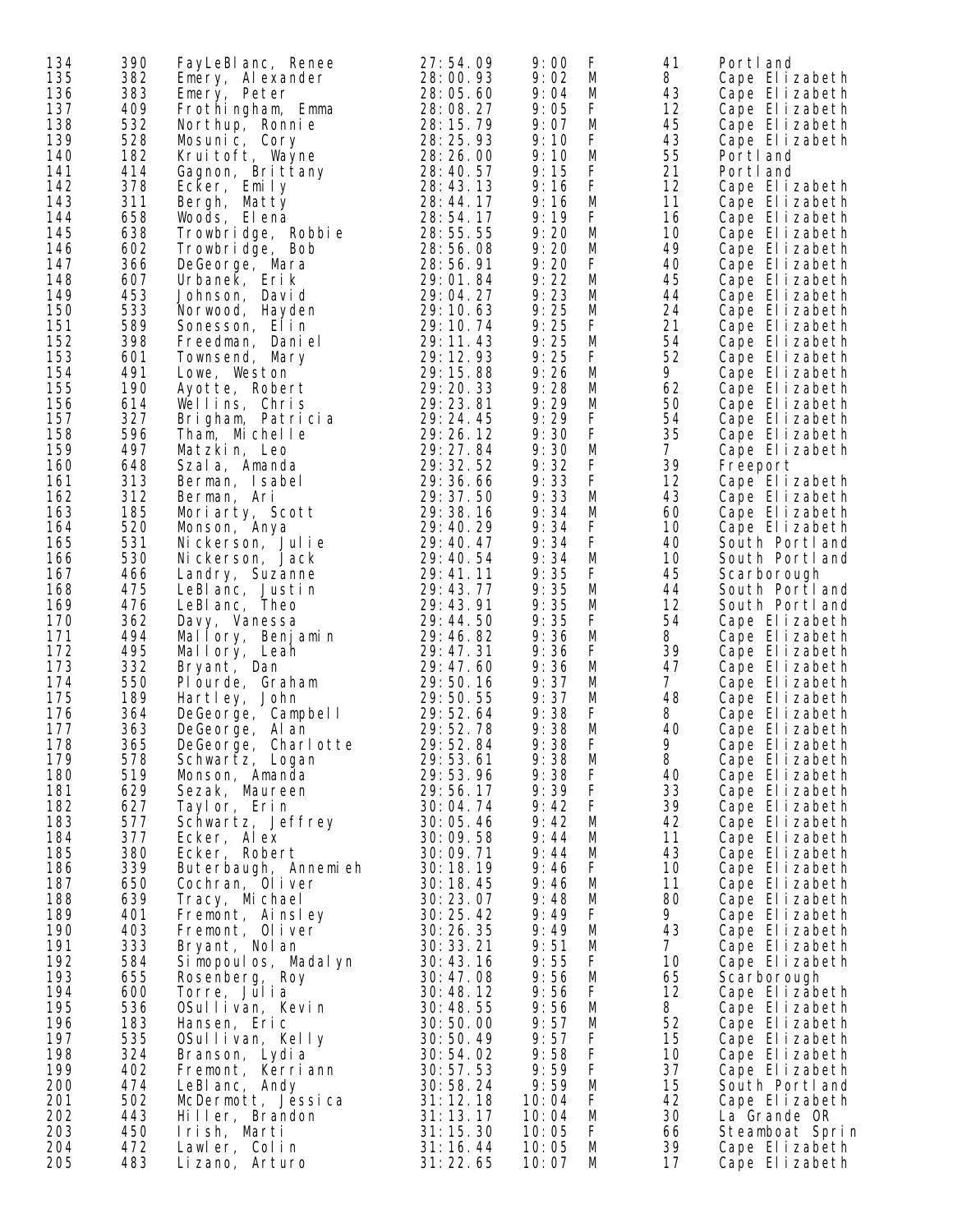| 206 | 513 | Merriam, Parker                                     | 31:25.22               | M<br>10:08 | 9              | Cape Elizabeth  |
|-----|-----|-----------------------------------------------------|------------------------|------------|----------------|-----------------|
| 207 | 463 | Kesselhaut, Carmenso                                | 31:25.69               | F<br>10:08 | 48             | Cape Elizabeth  |
| 208 | 522 | Morris, Finn                                        | 31: 26. 35             | М<br>10:08 | 8              | Cape Elizabeth  |
| 209 | 308 | Beal, Melissa                                       | 31:27.51               | F<br>10:09 | 47             | Cape Elizabeth  |
| 210 | 525 | Morris, Nina                                        | 31:27.64               | F<br>10:09 | 38             | Cape Elizabeth  |
| 211 | 322 | Branch, Elise                                       | 31:28.35               | F<br>10:09 | 10             | Cape Elizabeth  |
| 212 | 321 | Branch, Benjamin                                    | 31:28.88               | M<br>10:09 | 39             | Cape Elizabeth  |
| 213 | 331 | Bryant, Carla                                       | 31:41.33               | F<br>10:13 | 46             | Cape Elizabeth  |
| 214 | 521 | Morris, Eva                                         | 31:48.62               | F<br>10:15 | 11             | Cape Elizabeth  |
| 215 | 610 | Voltz, James                                        | 31:48.97               | M<br>10:15 | 9              | Cape Elizabeth  |
| 216 | 523 | Morris, Jeff                                        | 31:49.10               | 10:16<br>M | 44             | Cape Elizabeth  |
| 217 | 570 | Rothman, Lori                                       | 31:50.38               | F<br>10:16 | 61             | Scarborough     |
| 218 | 657 | Cochran, Darcy                                      | 31:59.18               | F<br>10:19 | 12             | Cape Elizabeth  |
| 219 | 510 | Merriam, Aaron                                      | 32:07.68               | 10:22<br>M | 41             | Cape Elizabeth  |
| 220 | 524 | Morris, Jennifer                                    | 32: 15. 02             | F<br>10:24 | 44             | Cape Elizabeth  |
| 221 | 424 |                                                     | 32:23.55               | M<br>10:27 | 52             | Cape Elizabeth  |
| 222 | 395 |                                                     | 32:29.60               | F<br>10:29 | 43             | Cape Elizabeth  |
| 223 | 582 | Gustafson, Asbjorn<br>Forsyth, Holly<br>Shaw, Sarah | 32: 30. 21             | F<br>10:29 | 29             | Gorham          |
| 224 | 473 | Lawler, Emily                                       | 32: 32. 14             | F<br>10:30 | 37             | Cape Elizabeth  |
| 225 | 347 | Charles, Abbey                                      | 32: 33. 59             | F<br>10:30 | 14             | Cape Elizabeth  |
| 226 | 543 | Perruzzi, Ricky                                     | 32: 33. 78             | M<br>10:30 | 9              | Cape Elizabeth  |
| 227 | 353 | Clarke, Emma                                        | 32:44.31               | F<br>10:34 | 13             | Cape Elizabeth  |
| 228 | 384 | Eremita, Kristianna                                 | 32:44.41               | F<br>10:34 | 10             | Cape Elizabeth  |
| 229 | 423 |                                                     | 32:57.91               | F<br>10:38 | 12             |                 |
| 230 | 428 | Grimsley, Violet                                    | 32:57.93               | F<br>10:38 | 13             | Cape Elizabeth  |
| 231 |     | Hall, Keeley                                        | 33:05.91               | F          |                | Cape Elizabeth  |
|     | 563 | Riggle, Jen                                         |                        | 10:40      | 55             | Cape Elizabeth  |
| 232 | 587 | Slaney, Tyler                                       | 33:16.65               | М<br>10:44 | 13             | Cape Elizabeth  |
| 233 | 375 | Slaney, Tyler<br>DuPerre, Lawrence<br>Slaney, John  | 33:25.25               | M<br>10:47 | 49             | Cape Elizabeth  |
| 234 | 586 | SI aney, John                                       | 33:28.24               | M<br>10:48 | 43             | Cape Elizabeth  |
| 235 | 477 | Lench, Gillian                                      | 33: 32. 94             | F<br>10:49 | 7 <sup>7</sup> | Cape Elizabeth  |
| 236 | 314 | Berube, Kristen                                     | 33:36.57               | F<br>10:50 | 23             | North Yarmouth  |
| 237 | 571 | Rudberg, Annaliese                                  | 33:38.70               | F<br>10:51 | 11             | Cape Elizabeth  |
| 238 | 608 | Vol tz, Cindy                                       | 33:44.45               | F<br>10:53 | 47             | Cape Elizabeth  |
| 239 | 397 | Fredericks, Luke                                    | 33:51.15               | M<br>10:55 | 9              | Cape Elizabeth  |
| 240 | 187 | Fredericks, Scott                                   | 33:51.23               | M<br>10:55 | 44             | Cape Elizabeth  |
| 241 | 479 | Lench, Mihaela                                      | 33:55.79               | F<br>10:56 | 39             | Cape Elizabeth  |
| 242 | 512 | Merriam, Julie                                      | 34:01.55               | F<br>10:58 | 37             | Cape Elizabeth  |
| 243 | 411 | Frothingham, Heidi                                  | 34:05.65               | F<br>10:59 | 38             | Cape Elizabeth  |
| 244 | 408 | Frothingham, Chris                                  | 34:05.98               | M<br>10:59 | 46             | Cape Elizabeth  |
| 245 | 621 | Willitts, Christy                                   | 34: 13. 02             | F<br>11:02 | 43             | Cape Elizabeth  |
| 246 | 529 | Nedwell, Philip                                     | 34: 24. 41             | М<br>11:06 | 45             | Cape Elizabeth  |
| 247 | 499 | McClure, Jacquel i ne                               | 34: 24. 50<br>34:25.25 | F<br>11:06 | 45             | Cape Elizabeth  |
| 248 | 576 | Schwartz, Dana                                      |                        | F<br>11:06 | 11<br>11       | Cape Elizabeth  |
| 249 | 581 | Scifres, Abigail                                    | 34: 27. 87             | F<br>11:07 |                | Cape Elizabeth  |
| 250 | 603 | Trowbridge, Henry<br>Schwartz, Tamara               | 34: 30. 20             | M<br>11:08 | $7^{\circ}$    | Cape Elizabeth  |
| 251 | 579 |                                                     | 34: 31.49              | 11:08<br>F | 41             | Cape Elizabeth  |
| 252 | 604 | Trowbridge, Nina                                    | 34: 31. 71             | 11:08<br>F | 48             | Cape Elizabeth  |
| 253 | 580 | Scifres, Aaron                                      | 34: 32. 35             | M<br>11:08 | 41             | Cape Elizabeth  |
| 254 | 555 | Reck, Filip                                         | 34: 32. 48             | 11:08<br>M | 11             | Cape Elizabeth  |
| 255 | 548 | Piper, Christopher                                  | 34: 33. 22             | 11:09<br>М | 45             | Scarborough     |
| 256 | 498 | Matzkin, Zoe                                        | 34:40.77               | F<br>11:11 | 10             | Cape Elizabeth  |
| 257 | 496 | Matzkin, Kristen                                    | 34:43.79               | 11:12<br>F | 42             | Cape Elizabeth  |
| 258 | 615 | Whitaker, Ethan                                     | 34:58.43               | 11:17<br>M | 56             | Wi scasset      |
| 259 | 369 | Dinnerstein, Zoe                                    | 35:11.19               | F<br>11:21 | 9              | Cape Elizabeth  |
| 260 | 319 | Bokat, Pamela                                       | 35: 20. 20             | F<br>11:24 | 48             | Cape Elizabeth  |
| 261 | 554 | Reck, Eva                                           | 35:20.27               | F<br>11:24 | 46             | Cape Elizabeth  |
| 262 | 506 | McIntyre, Haley                                     | 35:23.13               | F<br>11:25 | 12             | Cape Elizabeth  |
| 263 | 599 | Torre, Anna                                         | 35:23.48               | 11:25<br>F | 14             | Cape Elizabeth  |
| 264 | 343 | Carr, Hajan                                         | 35:23.74               | 11:25<br>M | 13             | Cape Elizabeth  |
| 265 | 427 | Hall, Corin                                         | 35:25.12               | 11:25<br>F | 27             | North Waterboro |
| 266 | 558 | Reck, Tom                                           | 35:25.79               | 11:25<br>M | 51             | Cape Elizabeth  |
| 267 | 330 | Brucker, Debra                                      | 35:27.87               | F<br>11:26 | 46             | Cape Elizabeth  |
| 268 | 468 | Larrabee, Rosa                                      | 35:45.92               | 11:32<br>F | 11             | Cape Elizabeth  |
| 269 | 415 | Gajda, Willow                                       | 35:47.30               | 11:33<br>F | 11             | Cape Elizabeth  |
| 270 | 344 | Carr, Hajmil                                        | 36:11.13               | M<br>11:40 | 15             | Cape Elizabeth  |
| 271 | 451 | Jacobson, David                                     | 36:15.62               | 11:42<br>M | 44             | Cape Elizabeth  |
| 272 | 516 | Mikulka, Dylan                                      | 36: 18. 26             | 11:43<br>M | 10             | Cape Elizabeth  |
| 273 | 471 | Law, Kelsie                                         | 36:24.56               | F<br>11:45 | 5 <sup>1</sup> | Cape Elizabeth  |
| 274 | 469 | Law, Jeremy                                         | 36:25.21               | M<br>11:45 | 38             | Cape Elizabeth  |
| 275 | 470 | Law, Kara                                           | 36: 25. 28             | 11:45<br>F | 42             | Cape Elizabeth  |
| 276 | 517 | Mikulka, Tom                                        | 36: 35. 30             | 11:48<br>M | 46             | Cape Elizabeth  |
| 277 | 338 | Buterbaugh, Alexandr                                | 36:43.54               | 11:51<br>F | 8              | Cape Elizabeth  |